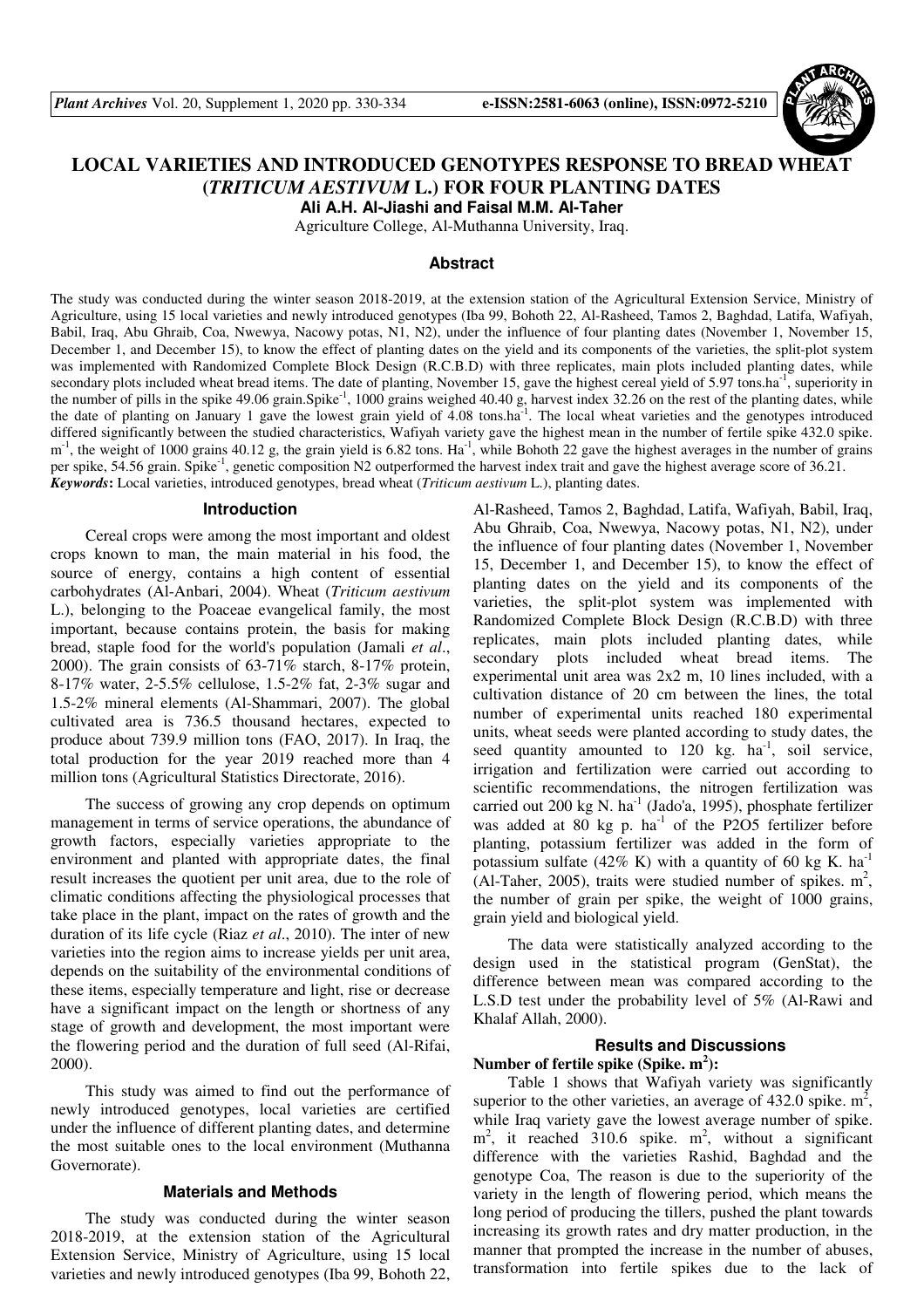competition within the same plant (Al-Amiri and Al-Obeidi 2016)**.** As for the effect of planting dates, gave the results of wheat beyond the first date (1/11), gave an average of 398.2 spike.m<sup>2</sup>, whereas the fourth date  $(15/12)$  gave a lower average of 298.4 spike. $m^2$ ,

The reason for the early dates of wheat crops exceeding the length of flowering, allow prolongation of the formation of tillers, as well as increasing leaf area and the dry weight of the plant, more effective photosynthesis and dry matter production, reflect on the increase in the number of fertile spikes, due to the development of these tillers naturally to Spikes, lack of competition for the abundance of represented materials (Al-Amiri and Al-Obeidi 2016).

As for interaction, (Wafiyah genotype x date 1/11) showed the highest average of  $540.3$  spike.  $m^2$ , whereas (Iraq genotype x date 15/12) gave the lowest average of 259.3 spike.  $m^2$ .

# **The number of grain per spike (grain. Spike-1)**

Table 2 showed the superiority of Iraq variety, gave an average of  $54.56$  grain.spike<sup>-1</sup>, without a significant difference from the Al-Rasheed variety, while the class gave Tamos 2 the lowest average was  $39.31$  grain.spike<sup>-1</sup>, without a significant difference from the composition N1, the reason for the superiority of varieties Iraq and rational to the genetic side, as the quality of the number of grains is a genetically determined quantitative trait (Jassim *et al*., 2016).

Exceeded the date of 15/11, without a significant difference with the date 1/11, average records of 49.06 and  $48.05$  grain.spike<sup>-1</sup>, respectively, while the appointment gave 15/12 the lowest average of  $41.14$  grain.spike<sup>-1</sup>, the superiority of early dates is due to the long flowering period, which helped increase the number of grain in a spike, compared to late dates, as the short duration of small spikes formed due to the high temperatures, leads to death in pollen, decrease in the number of fertilized flowers in spike, thus the number of grains decreased (Jassim et al., 2016).

(Al-Rasheed variety X date 15/11) gave the highest average of  $61.00$  grain.spike<sup>-1</sup>, whereas (Wafiyah variety X date 15/12), the lowest mean was  $35.77$  grain.spike<sup>-1</sup>.

#### **1000 grain weight (g)**

Table 3. showed that the Wafiyah variety gave the highest average quality for this trait of 40.12 g, without a moral difference with the Iraq variety, the composition gave Nacowy potas the lowest average of 19.40 g, the reason behind the superiority of the faithful varieties and Iraq is due to the low number of grains (Table 2), followed by a lack of competition between the pills, increases the weight of grains (Al-Tahir and Hamdaoui, 2017).

As for planting dates, it was revealed that they exceeded the date of 15/11, without a significant difference with the date 1/11 as they averaged 40.24 and 40.40gm, respectively, whereas, the date was 12/15, the lowest average weight of 1000 grains amounted to 28.83 g. the reason for the low weight of the fourth date is due to the high temperatures during the full period of the grain, leads to atrophy of the grain or its small size due to the rapid loss of moisture, reduces its storage capacity, thus a decrease in the weight of 1000 grains (Al-Ajibi 2014).

As for the interaction, (Iraq variety, appointment date 15/11) were significantly increased and gave an average of

49.23 g, without a moral difference with the other, whereas (Nacowy potas variety X date, 15/11), the lowest average recorded was 24.30 g, with no significant difference with the other.

# **Harvest index**

Table 4. showed that the wheat varieties differed significantly between them in the characteristics of the harvest index, the genotype gave N2 the highest average of 36.21, without a significant difference with the Wafiyah variety, which gave an average of 35.49, while Nacowy potas variety scored the lowest average of 25.85, without a significant difference with N1 and Iraq, the variation of varieties in the harvest guide is due to the difference in the genotypes in the value of the cereal and bio-yields, the ability of each variety in terms of conversion efficiency of the produced materials (Al-Ajibi, 2014).

As for planting dates, the results showed that there were no significant differences between the dates (1/11, 15/11 and 1/12), whose averages were 32.94, 32.26 and 31.95, respectively, however, it significantly outperformed the 12/15 appointment, which gave the lowest average of 28.62, the reason for the early date to outperform the original grain yield, consequently, the harvest manual was raised, it may also be due to the difference in the efficiency of plants in the distribution of photosynthesis products to grains, the ability of cereals to absorb these products (Al-Baldawi, 2006).

There was also significant interaction between cultivars and planting dates, it gave (genotype N1 X date 15/11) the highest average harvest index of 41.79, no significant differences with the other, while it gave (Nacowy potas X appointment 15/11) the lowest average of 22.70, no significant difference with the other.

#### **Grain yield (tons.ha-1)**

Table 5 showed highly significant differences between the varieties in the grain yield in Wafiyah variety achieved the highest average  $6.83$  tons. ha<sup>-1</sup>, without a significant difference with the Bohoth 22 which recorded an average of  $6.42$  tons.ha<sup>-1</sup>, whereas, Latifia variety gave the lowest mean quality of this characteristic to  $5.05$  tons. ha<sup>-1</sup>, without significant difference with a number of varieties, the reason for the superiority of the above varieties over the remaining varieties and compositions is due to their superiority originally in the weight of 1000 grains (Table 3) and in the number of spikes.  $M<sup>1</sup>$  (Al-Tahir, 2014).

As for the effect of planting dates, the results showed that the date exceeded the second date 15/11 significantly over the rest of the dates by giving it the highest average grain yield of  $5.97$  tons. ha<sup>-1</sup>, without a significant difference with the first date 1/11 which recorded an average of 5.82 tons.  $ha^{-1}$ , while the fourth date recorded  $15/11$  the lowest average was 4.08 tons. ha<sup>-1</sup>, the superiority of the date  $15/12$ due to superiority in the components of the yield of 1000 grain weight (Table 3) and the number of grains per spike (Table 2), which in turn reflects positively on the grain yield (Al-Ajibi, 2014).

As for interaction record (Wafiyah variety X date 1/11) significantly outperformed and gave an average grain yield of 7.84 tons.  $ha^{-1}$ , without a significant difference with the other, whereas,  $(N1$  variety  $X$  15/12 date) gave the lowest average cereal yield of  $3.30$  tons.ha<sup>-1</sup> without significant difference with the other.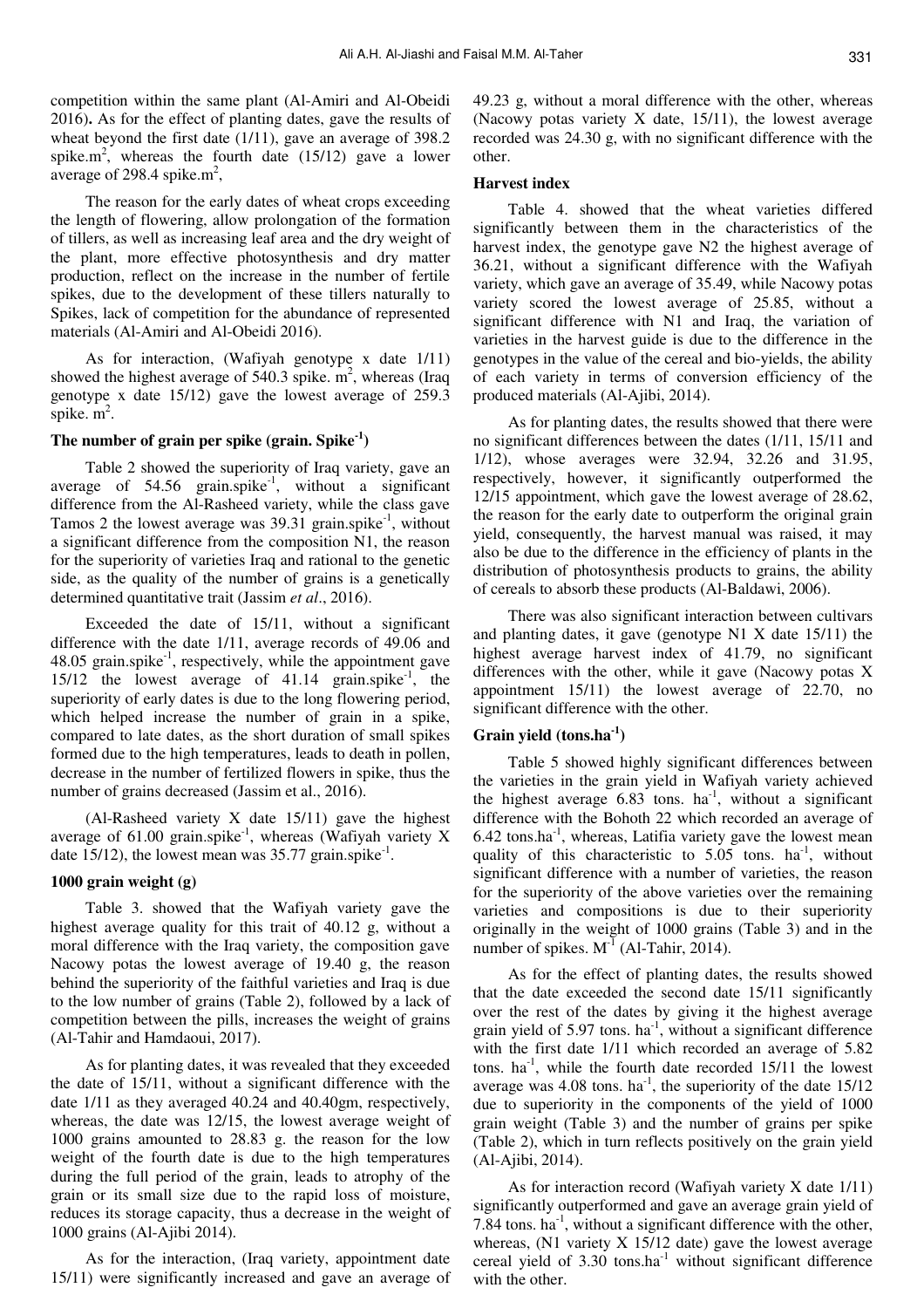| Date            | 1/11  | 15/11 | 1/12    | 15/12 | <b>Means</b>       |
|-----------------|-------|-------|---------|-------|--------------------|
| <b>Variety</b>  |       |       |         |       |                    |
| Tamos 2         | 402.7 | 374.5 | 369.9   | 293.2 | 360.1              |
| Nacowy potas    | 492.8 | 364.8 | 349.2   | 347.2 | 388.7              |
| Wafiyah         | 540.3 | 490.4 | 404.8   | 292.7 | 432.0              |
| Coa             | 355.4 | 404.2 | 320.4   | 289.4 | 342.3              |
| N1              | 331.0 | 429.1 | 347.0   | 295.7 | 350.7              |
| Latifia         | 329.9 | 426.9 | 372.7   | 333.7 | 365.8              |
| Baghdad         | 386.4 | 371.5 | 303.7   | 282.2 | 336.0              |
| Iraq            | 344.6 | 333.2 | 305.2   | 259.3 | 310.6              |
| Abu Ghraib      | 396.5 | 358.1 | 375.5   | 326.3 | 364.1              |
| Nwewya          | 410.4 | 364.6 | 374.5   | 300.2 | 362.4              |
| Al-Rasheed      | 337.7 | 318.8 | 293.6   | 303.1 | 313.3              |
| Bohoth 22       | 407.4 | 375.5 | 397.7   | 290.2 | 367.7              |
| Iba 99          | 492.2 | 358.7 | 368.5   | 283.0 | 375.6              |
| Babil           | 348.2 | 358.5 | 366.7   | 291.8 | 341.3              |
| N <sub>2</sub>  | 397.1 | 362.5 | 370.2   | 288.0 | 354.4              |
| Means           | 398.2 | 379.4 | 354.7   | 298.4 |                    |
|                 | Date  |       | variety |       | <b>Interaction</b> |
| L.S.D $_{0.05}$ | 15.59 |       | 22.69   |       | 45.61              |

Table 1 : The effect of varieties, planting dates and interaction on the number of fertile spike.m<sup>2</sup>.

332

Table 2 : Effect of varieties, planting dates and interaction on the number of grains in spike<sup>-1</sup>.

| Date                 | 1/11  | 15/11 | 1/12    | 15/12 | <b>Means</b>       |
|----------------------|-------|-------|---------|-------|--------------------|
| <b>Variety</b>       |       |       |         |       |                    |
| Tamos 2              | 40.33 | 43.67 | 37.43   | 35.8  | 39.31              |
| Nacowy potas         | 48.63 | 43.40 | 44.13   | 38.30 | 43.62              |
| Wafiyah              | 44.13 | 45.50 | 45      | 35.77 | 42.60              |
| Coa                  | 46.00 | 50.47 | 50.03   | 43.57 | 47.52              |
| N1                   | 42.00 | 46.77 | 41.40   | 38.40 | 42.14              |
| Latifia              | 45.53 | 43.23 | 46.33   | 44.50 | 44.90              |
| Baghdad              | 50.00 | 52.90 | 54.83   | 40.43 | 49.54              |
| Iraq                 | 58.67 | 55.77 | 45.00   | 41.23 | 50.17              |
| Abu Ghraib           | 39.67 | 47.60 | 43.50   | 38.90 | 42.42              |
| Nwewya               | 50.17 | 50.23 | 48.00   | 43.83 | 48.06              |
| Al-Rasheed           | 56.43 | 61.00 | 52.70   | 42.73 | 53.22              |
| Bohoth <sub>22</sub> | 55.07 | 59.17 | 56.67   | 47.33 | 54.56              |
| Iba 99               | 52.07 | 46.00 | 52.63   | 45.23 | 48.98              |
| Babil                | 45.50 | 46.23 | 45.77   | 38.37 | 43.97              |
| N2                   | 46.57 | 44.00 | 53.57   | 42.67 | 46.79              |
| Means                | 48.05 | 49.06 | 47.80   | 41.14 |                    |
| L.S.D $_{0.05}$      | Date  |       | variety |       | <b>Interaction</b> |
|                      |       | 2.69  |         | 3.67  | 7.42               |

| Table 3 : Effect of varieties, planting dates and interaction on the weight of thousand grains (g). |  |
|-----------------------------------------------------------------------------------------------------|--|
|-----------------------------------------------------------------------------------------------------|--|

| Date<br>variety | 1/11  | 15/11 | 1/12    | 15/12 | <b>Means</b>       |
|-----------------|-------|-------|---------|-------|--------------------|
| Tamos 2         | 33.13 | 38.70 | 31.07   | 26.70 | 32.40              |
| Nacowy potas    | 33.10 | 31.20 | 28.33   | 24.30 | 29.23              |
| Wafiyah         | 45.43 | 44.93 | 37.70   | 32.40 | 40.12              |
| Coa             | 44.07 | 42.73 | 36.53   | 31.37 | 38.68              |
| N1              | 41.20 | 40.73 | 31.90   | 27.87 | 35.43              |
| Latifia         | 36.93 | 37.57 | 29.50   | 27.10 | 32.78              |
| Baghdad         | 41.70 | 41.47 | 28.80   | 30.30 | 35.57              |
| Iraq            | 48.07 | 49.23 | 36.57   | 26.20 | 40.02              |
| Abu Ghraib      | 38.70 | 40.50 | 33.00   | 24.63 | 34.21              |
| Nwewya          | 36.23 | 40.57 | 31.53   | 30.00 | 34.58              |
| Al-Rasheed      | 39.17 | 38.43 | 30.73   | 27.17 | 33.88              |
| Bohoth 22       | 44.23 | 45.93 | 35.93   | 33.07 | 39.79              |
| Iba 99          | 44.10 | 43.10 | 35.20   | 32.43 | 38.71              |
| Babil           | 38.77 | 34.93 | 30.97   | 30.30 | 33.74              |
| N2              | 38.77 | 35.90 | 31.60   | 28.63 | 33.73              |
| Means           | 40.24 | 40.40 | 32.62   | 28.83 |                    |
| L.S.D $_{0.05}$ | Date  |       | variety |       | <b>Interaction</b> |
|                 | 0.72  |       | 1.62    |       | 3.19               |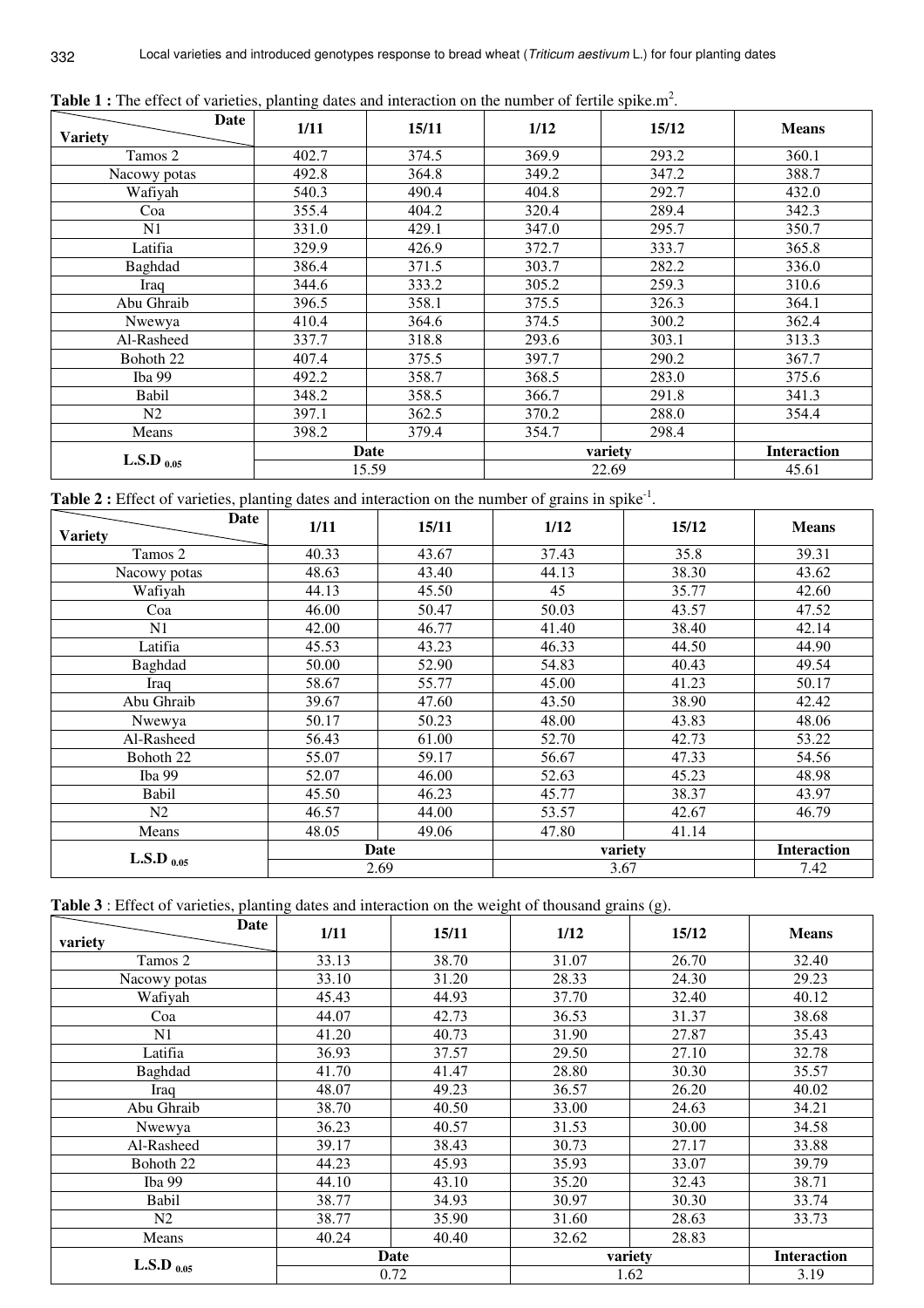**Table 4 :** Effect of varieties, planting dates and interaction in the harvest index.

| Date                | 1/11  | 15/11 | 1/12    | 15/12 | <b>Means</b>       |
|---------------------|-------|-------|---------|-------|--------------------|
| <b>Variety</b>      |       |       |         |       |                    |
| Tamos 2             | 38.91 | 26.26 | 26.20   | 31.14 | 31.13              |
| <b>Nacowy potas</b> | 29.18 | 22.70 | 26.10   | 25.42 | 25.85              |
| Wafiyah             | 35.08 | 36.94 | 38.84   | 31.09 | 35.49              |
| Coa                 | 33.74 | 28.57 | 38.98   | 30.34 | 32.91              |
| N1                  | 30.44 | 26.80 | 29.78   | 24.41 | 27.86              |
| Latifia             | 32.38 | 28.58 | 29.80   | 30.22 | 30.25              |
| <b>Baghdad</b>      | 34.00 | 33.25 | 33.67   | 32.94 | 33.46              |
| <b>Iraq</b>         | 28.23 | 30.86 | 27.87   | 24.34 | 27.82              |
| <b>Abu Ghraib</b>   | 32.61 | 30.01 | 32.47   | 31.04 | 31.53              |
| <b>Nwewya</b>       | 33.72 | 33.24 | 29.73   | 26.80 | 31.37              |
| <b>Al-Rasheed</b>   | 34.58 | 33.53 | 30.54   | 25.67 | 31.08              |
| <b>Bohoth 22</b>    | 30.83 | 34.72 | 32.54   | 28.22 | 31.63              |
| <b>Iba 99</b>       | 30.92 | 33.08 | 32.95   | 25.83 | 30.69              |
| <b>Babil</b>        | 34.43 | 41.57 | 32.63   | 28.88 | 34.38              |
| N2                  | 35.12 | 41.79 | 37.00   | 30.92 | 36.21              |
| <b>Means</b>        | 32.94 | 32.26 | 31.95   | 28.62 |                    |
|                     | Date  |       | variety |       | <b>Interaction</b> |
| L.S.D $_{0.05}$     |       | 2.49  | 2.87    |       | 5.90               |

**Table 5 :** Effect of varieties, planting dates and interaction in grain yields (tons. ha<sup>-1</sup>).

| <b>Date</b>     | 1/11 | 15/11 | 1/12    | 15/12 | <b>Means</b>       |
|-----------------|------|-------|---------|-------|--------------------|
| <b>Variety</b>  |      |       |         |       |                    |
| Tamos 2         | 6.10 | 5.02  | 4.60    | 4.28  | 5.00               |
| Nacowy potas    | 5.01 | 4.63  | 4.65    | 3.90  | 4.55               |
| Wafiyah         | 7.84 | 7.74  | 7.10    | 4.67  | 6.83               |
| Coa             | 6.30 | 5.66  | 6.56    | 4.50  | 5.75               |
| N1              | 4.88 | 5.13  | 4.72    | 3.30  | 4.51               |
| Latifia         | 5.59 | 5.59  | 4.76    | 4.27  | 5.05               |
| Baghdad         | 5.39 | 5.22  | 4.92    | 4.26  | 4.95               |
| Iraq            | 4.87 | 5.51  | 4.85    | 3.74  | 4.74               |
| Abu Ghraib      | 5.46 | 5.20  | 5.63    | 4.40  | 5.18               |
| Nwewya          | 5.87 | 6.20  | 5.00    | 3.96  | 5.26               |
| Al-Rasheed      | 6.20 | 5.90  | 5.06    | 3.78  | 5.23               |
| Bohoth 22       | 6.83 | 7.70  | 6.84    | 4.30  | 6.42               |
| Iba 99          | 6.00 | 6.79  | 6.13    | 3.81  | 5.68               |
| Babil           | 5.18 | 6.26  | 4.89    | 3.65  | 4.99               |
| N2              | 5.83 | 7.03  | 6.02    | 4.34  | 5.81               |
| Means           | 5.82 | 5.97  | 5.45    | 4.08  |                    |
|                 | Date |       | variety |       | <b>Interaction</b> |
| L.S.D $_{0.05}$ | 0.20 |       | 0.40    |       | 0.80               |

# **References**

- Agricultural Statistics Directorate (2016). Estimating wheat and barley production. Ministry of Planning and Cooperation. central Statistical Organization. Iraq.
- Al-Ajibi, N.A.D. (2014). Genetic response from coarse buckwheat *Triticum durum* Desf. For planting dates. Master Thesis, College of Agriculture, Al-Muthanna University, Iraq.
- Al-Amri, M.M.A. and Al-obeidi, M.O. (2016). Evaluation of several genotypes of wheat and tertiary crops under conditions of perennial cultivation in Sulaymaniyah Governorate. The research is drawn from the Master's thesis of the first researcher. Al-Anbar Journal of Agricultural Sciences, 41(4):163-171.
- Al-Anbari, M.A.A. (2004). Genetic Mutual Analysis and Path Factor for Genotypes of Buckwheat. *Triticum aestivum* L. PhD thesis. College of Agriculture, University of Baghdad, Iraq.
- Al-Baldawi, M.H.K. (2006). The effect of planting dates on the duration of the grain filling rate, growth rate, yield and its components in some varieties of wheat bread. PhD thesis, College of Agriculture, University of Baghdad, Iraq.
- Al-Rawi, K.M. and Khalaf Allah, A.M. (2000). Design and analysis of agricultural experiments. Dar Al Kutub Printing & Publishing Est. University of Al Mosul. Ministry of Higher Education and Scientific Research. The Republic of Iraq. 7-13.
- Al-Rifai, S.I.M. (2000). The effect of planting dates on some traits of the growing growth and its components for four varieties of wheat in Basra region. Master Thesis, College of Agriculture, University of Basrah, Iraq.
- Al-Shammari, I.A.H. (2007). Genetic variation stimulation and tolerance to dehydration in some varieties of wheat (*Triticum aestivum* L.) outside of vivo (in vitro). Ph.D.